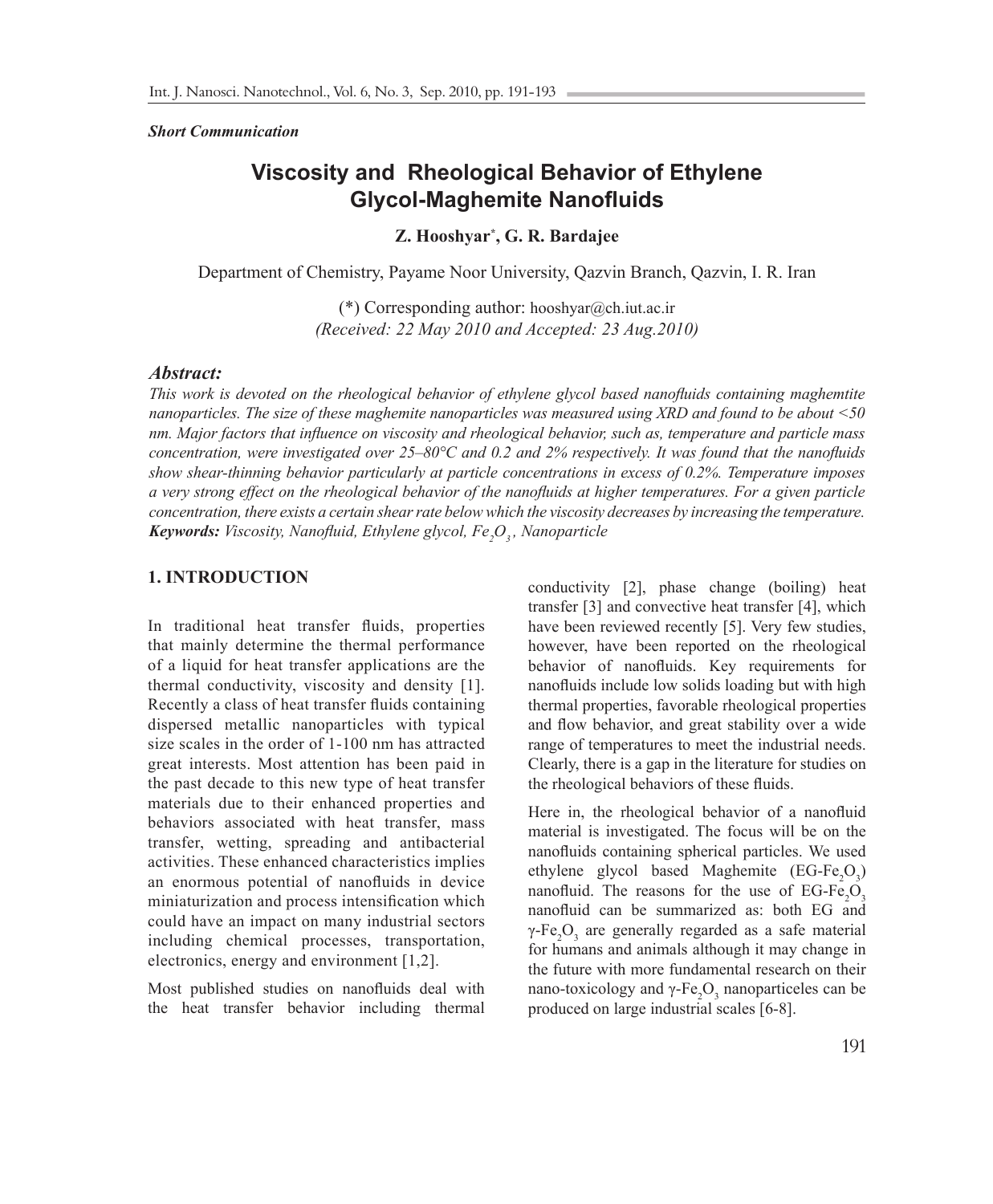## **2. MATERIALS AND METHODS**

### **2.1. Analytical Methods**

In this study, all chemicals are reagent grade and deionized distilled water was used to prepare nanoparticles. Anhydrous  $\text{FeCl}_3$  and  $\text{FeCl}_2$ .4H<sub>2</sub>O were obtained from Sigma–Aldrich (USA). Ammonia and ethylene glycol were purchased from loba. Chem.

### **2.2. Batch Experiment**

The nanoparticles  $(\gamma$ -Fe<sub>2</sub>O<sub>3</sub>) were prepared according to previously reported procedures [9]. Briefly, anhydrous  $\text{FeCl}_3$  (3.25 g) and  $\text{FeCl}_2$ .4H<sub>2</sub>O (1.99 g) were separately dissolved in 20 mL of deionized water, followed by the mixing of the two iron salt solutions under vigorous stirring (800 rpm). Then, 30 mL of 25 w/w % aqueous ammonia was added to the solution. The color of the bulk solution changed from orange to black immediately. The magnetic precipitates were washed twice with deionized water. The size of the nano particles was obtained with an X-ray diffraction.

The analysis was carried out on the ethylene glycol (EG) based nanofluids containing 0.2 and 2 Vol % spherical γ-Fe<sub>2</sub>O<sub>3</sub> nanoparticeles at 25-80°C. The viscosity of nanofluids (γ-Fe<sub>2</sub>O<sub>3</sub>/EG) was measured with fungilab F.A. instrument.

## **3. RESULTS AND DISCUSSION**

The crystal structure of the synthesized nanoparticles was investigated using XRD measurement using Cu Kα radiation (Philips, PW1800). It was found that the size distribution of the prepared maghemite nanoparticles is around 40 nm with a good monodispercity (Figure 1).

Figure 2 shows the viscosity of pure EG and EG- $Fe<sub>2</sub>O<sub>3</sub>$  nanofluids as a function of shear rate at 25 $\degree$ C. It can be seen that the EG-Fe<sub>2</sub>O<sub>3</sub> nanofluids exhibit highly shear-thinning behavior particularly when the  $\gamma$ -Fe<sub>2</sub>O<sub>3</sub> concentration exceeds 2%. Such behavior is different from the observed Newtonian behavior of EG-TiO<sub>2</sub> nanofluids containing spherical nanoparticles over similar shear rate range [10] where the base liquid (EG) is the same as that used in the current work. This behavior also is similar to the observations of carbon nanotube nanofluids [11] and CuO nanorod nanofluids [12], although there are important differences between them such as temperature dependence.



*Figure 1: XRD patterns of Maghemite nanoparticles*

Figure 3 shows the measured viscosity at different temperatures for 0.2 and 2 Vol. % nanofluids at high shear rates. It can be seen that the temperature has a very strong effect on the rheological behavior of nanofluids.

The temperature dependence of the entitled nanofluids can be interpreted as follows. Given the base liquid and nanoparticles, the functional dependence of viscosity on shear rate is determined by the relative importance of the Brownian diffusion and convection effects. The contribution from the Brownian diffusion becomes increasingly important by increasing the temperature particularly above 40°C due to the exponential dependence of the base liquid viscosity on temperature (Figure 3). At very high-shear rates, the Brownian diffusion plays a negligible role in comparison with the convective contribution and hence independent of the highshear viscosity on the temperature.